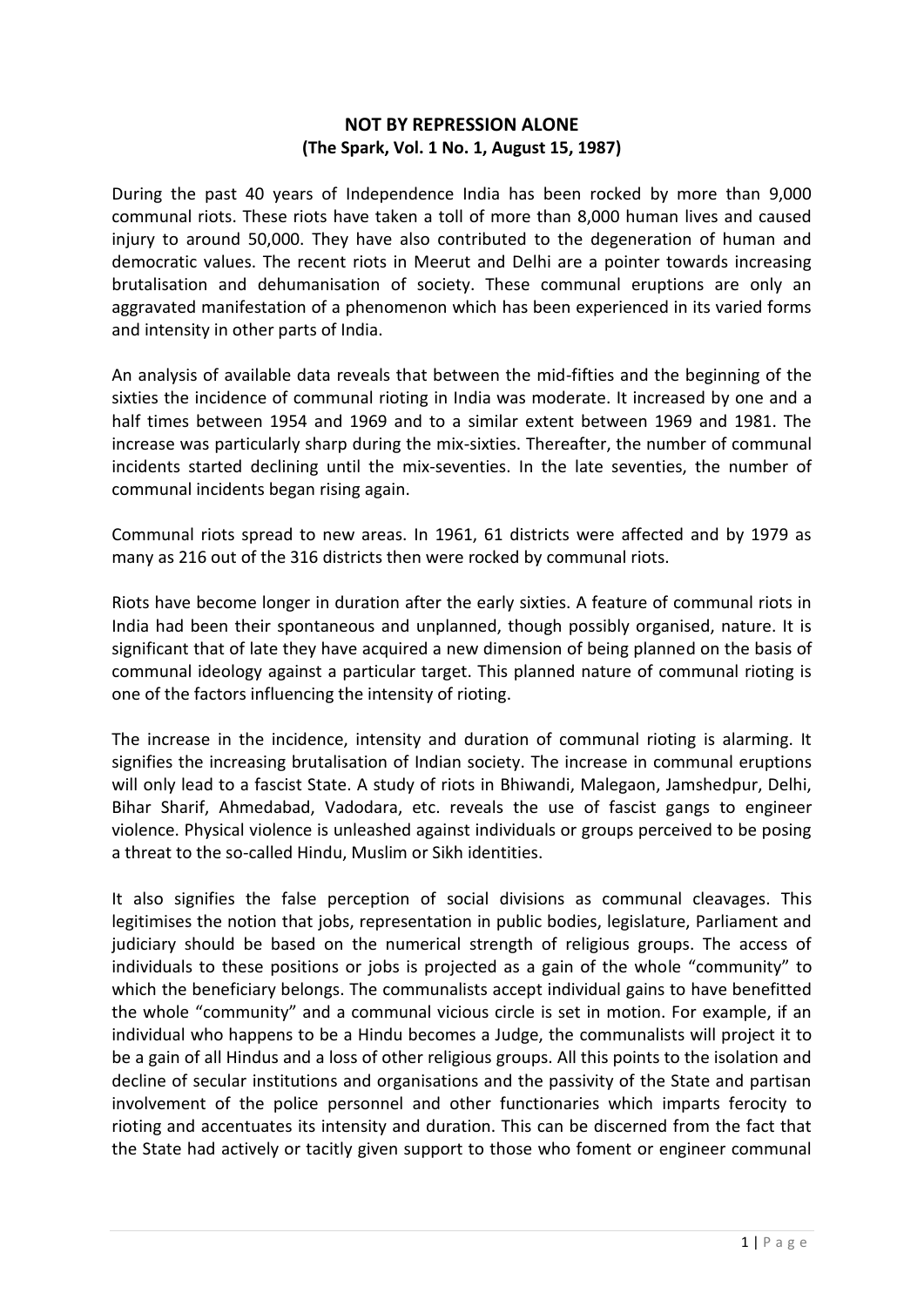riots on different occasions. The Delhi, Kanpur and Bokaro riots of November, 1984, can be cited as examples.

The solution to increasing eruptions of communal violence is sought in frequent and excessive use of police and para-military forces and the army. Inspite of the frequent resort to this method, communal violence continues unabated.

There is a strong belief that communal violence can be checked by the timely use of paramilitary forces. Communal rioting is treated like other ordinary crime, arising from inadequate intelligence and inefficiency of police officials. Even certain police officials consider communal riots to be a consequence of their lapses and they are confident of tackling these through police reinforcement.

Various enquiry commission have also treated communal riots as ordinary crime by individuals and hence largely as a law and order problem.

A critical evaluation of the reports of commissions appointed by the Government of India to look into the causes and course of riots reveals that communal riots are thought to have erupted due to the intolerance of people towards other religions, non-alertness of intelligence and police agencies and slackness on the part of the administrative machinery. The causes for riots are traced only to the incidents immediately prior to the conflagration and an analysis of riots is lost in the details of the courses of events. Hence, the root of riots is seem to lie in religious practices, festivals and processions. Solutions, therefore, centre on formation of peace committees and tightening up of police and administrative apparatus. However, the task of these commissions exclude the role of communal ideology and the crisis caused by socio-economic factors.

The one exception to this law and order approach is contained in the reports of the Kanpur riots enquiry committee (1931) set up by the All India congress Committee (AICC). This committee found that the riots were not only influenced by "mutual distrust, conflict of rights and interests of the two religious groups" but also by economic factors and communal politics.

The excessive use of physical force and frequent misuse of paramilitary forces to check communal riots has provided an impetus to communal rioting itself. For example, in Punjab the continued presence of the BSF and the CRPF since 1980 has rendered the normal functioning of democratic law and order machinery ineffective. In Punjab today, there are as many as 32,000 police and para-military personnel in addition to regular police forces. Inspite of this, terrorism continues unabated. A quick look at the comparative extremist crime figures for three years makes this point clear. The total number of extremist crimes in 1984 were 1,310; in 1985 these crimes decreased to 455 but increased to 1,665 in 1986. One of the reasons for the fall in extremist crimes in 1985 was the attempt to have a politico-economic approach to resolve this problem. The Punjab accord was signed and elections to the State legislature took place during this period.

The display of physical forces at the disposal of the State has prevented a large number of people from turning into active dissidents using peaceful methods or methods short of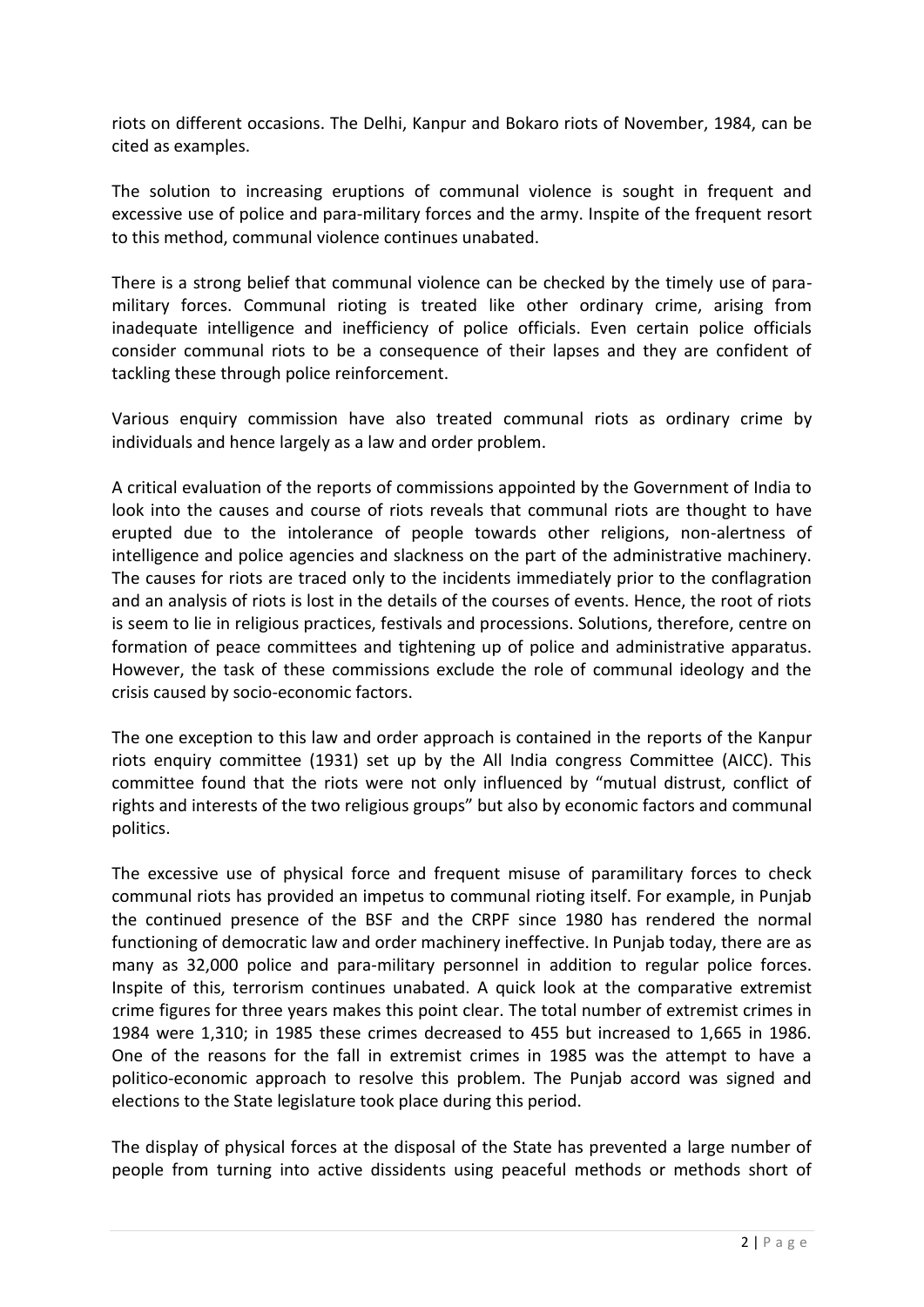physical violence like bandhs, gheraos, fasts, etc. Section 144 is in operation in Chandigarh and many other areas in Punjab for the past five years or so. The effectiveness of Section 144 is taken for granted by the police. Because of this routinisation around 250 teachers demanding better service conditions had to remain in jail for three months. Such unimaginative use of powers has proved to be counterproductive for the democratic functioning of the polity. The imposition of Section 144 or other such measures does not in any way check terrorism, only restricts the freedom of the people to express their genuine grievances through peaceful methods. The grievances of the people have multiplied and resulted in the decline of the security and political system.

It is in this situation that terrorists in Punjab share the grievances of the wider community and gain social recognition by overreacting to dissent. Further, State terrorism as reflected in fake encounters and non-trial of individuals by the courts has made a mockery of the rule of law. The delay in trial and the subsequent harassment of innocent persons are examples of the insensitivity of the State.

Not only this, the police force which is under the influence of communal ideology is being used to check communal violence and terrorism. It is a paradoxical situation. It has been noticed that the police actively taken part in acts of communal violence. Policemen, political leaders and riff-raffs, who are under the influence of communal ideology, all have one thing in common, i.e. they work to make the world safe for the individuals who are responsible for creating communal violence.

This excessive use of physical force and physical elimination of individuals is justified by referring to the Naxalite movement. It may be recalled that number of Naxalites were physically eliminated without trial. From this is inferred the tattered hypothesis that terrorism can be controlled by eliminating terrorist. This approach does not take into consideration socio-economic and political facts contributing to the emergence of terrorism in Punjab. The presence of Governor Ray, know to be the main behind the wholesale physical elimination of Naxalites in West Bengal, reinforces such an understanding. This approach and the presence of people identified with its execution have resulted in the neutralisation of democratic and secular forces and also alienating a large section of devout Sikhs (who are not communalists) from the existing socio-political arrangements. The need is to evolve a multi-pronged strategy having the following two basic components:

- (a) To analyse the situation with a total perspective and to evolve a long-term social and politico-economic strategy; and
- (b) To launch a struggle to revive participatory democratic institutions and to establish political federalism.

This will not come by way of gradual reform which is believed to be the logical outcome of the existing socio-economic and political arrangements. History shows that most reforms were won only after long-drawn, persistent political and ideological struggles. On the contrary, most of the crises needed reform have been caused or aggravated by the existing social, political and economic arrangements. For instance, the slow pace and blocked nature of capitalist development in India has reduced the capacity of the ruling classes to resolve or even accommodate the emerging social, economic and political interests and also conflicts